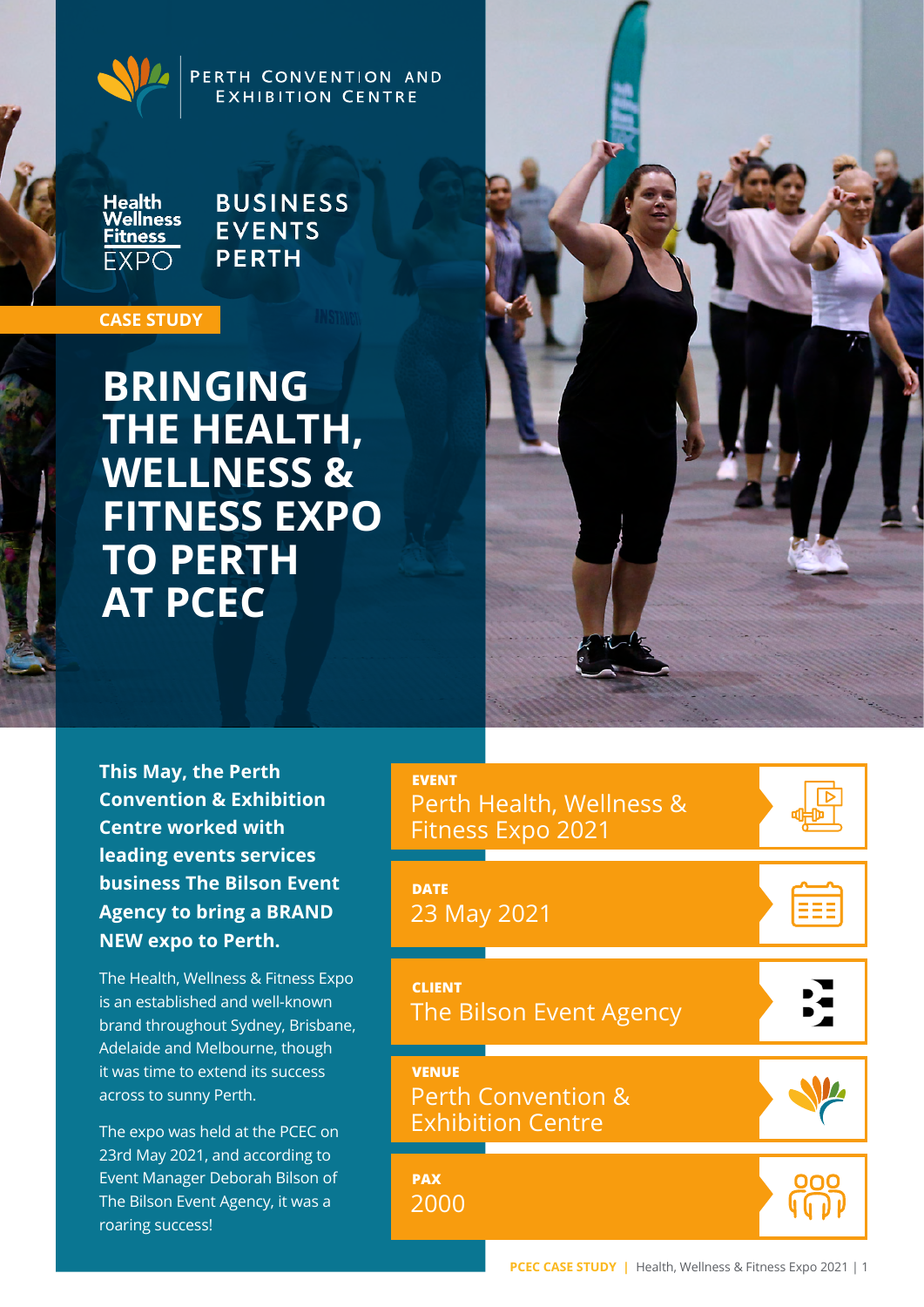

# **THE BACKGROUND**

**The Bilson Event Agency has organised and managed over 16 annual Wedding Expos for 15 years now, so their team is well-established to execute large public shows.** 

Much of that experience has been proven at the PCEC, which has hosted every Perth Wedding Expo since 2005. The Bilson team saw strong market support for a health and wellness expo based on feedback from vendors and attendees of the Wedding Expo in WA.

With that strengthened confidence from attendees and vendors, the Bilson team decided to bring the Health, Wellness & Fitness Expo to Perth for 2020 - and then, of course, COVID-19 hit.

Although the event was postponed in 2020, its debut in 2021 was made possible by the generous support of Business Events Perth and the high-level functionality, flexibility and attention-to-detail of PCEC!

# **THE EVENT**

**As the Bilson team had so much experience with PCEC it was the natural venue of choice for the Health, Wellness & Fitness Expo.** 

In total, the event garnered support from around 50 vendors extending their expertise in everything from nutrition, supplements, healthy cooking and gyms to fitness, personal training and wellnessbased social media influencing.

The event attracted around 2000 attendees on the day who were able to enjoy extremely diverse activities thanks to the inherent flexibility of PCEC's venue. From the popular seminar sessions to the exhibition area right through to the four different full-scale fitness classes, PCEC's spaces could transform to suit all of the client's requirements - a 'blank canvas for big thinking' indeed!



*With COVID, it's difficult to tick every box - but we did for this event.*

**- Deborah Bilson, The Bilson Event Agency**